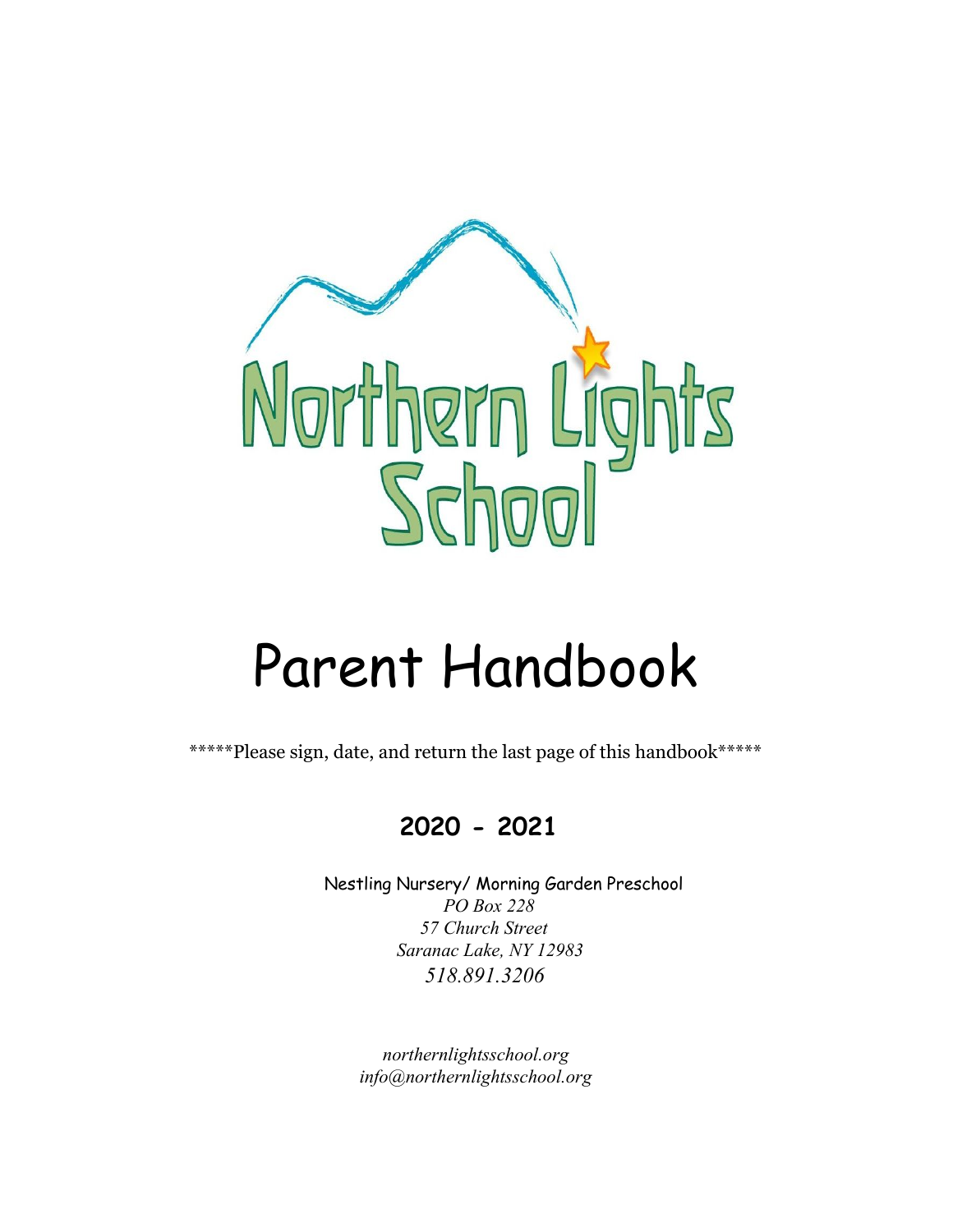| <b>Curriculum: The Waldorf-inspired Nestling Nursery, Morning Garden Preschool</b> |
|------------------------------------------------------------------------------------|
|                                                                                    |
|                                                                                    |
|                                                                                    |
|                                                                                    |

## **Table of Contents**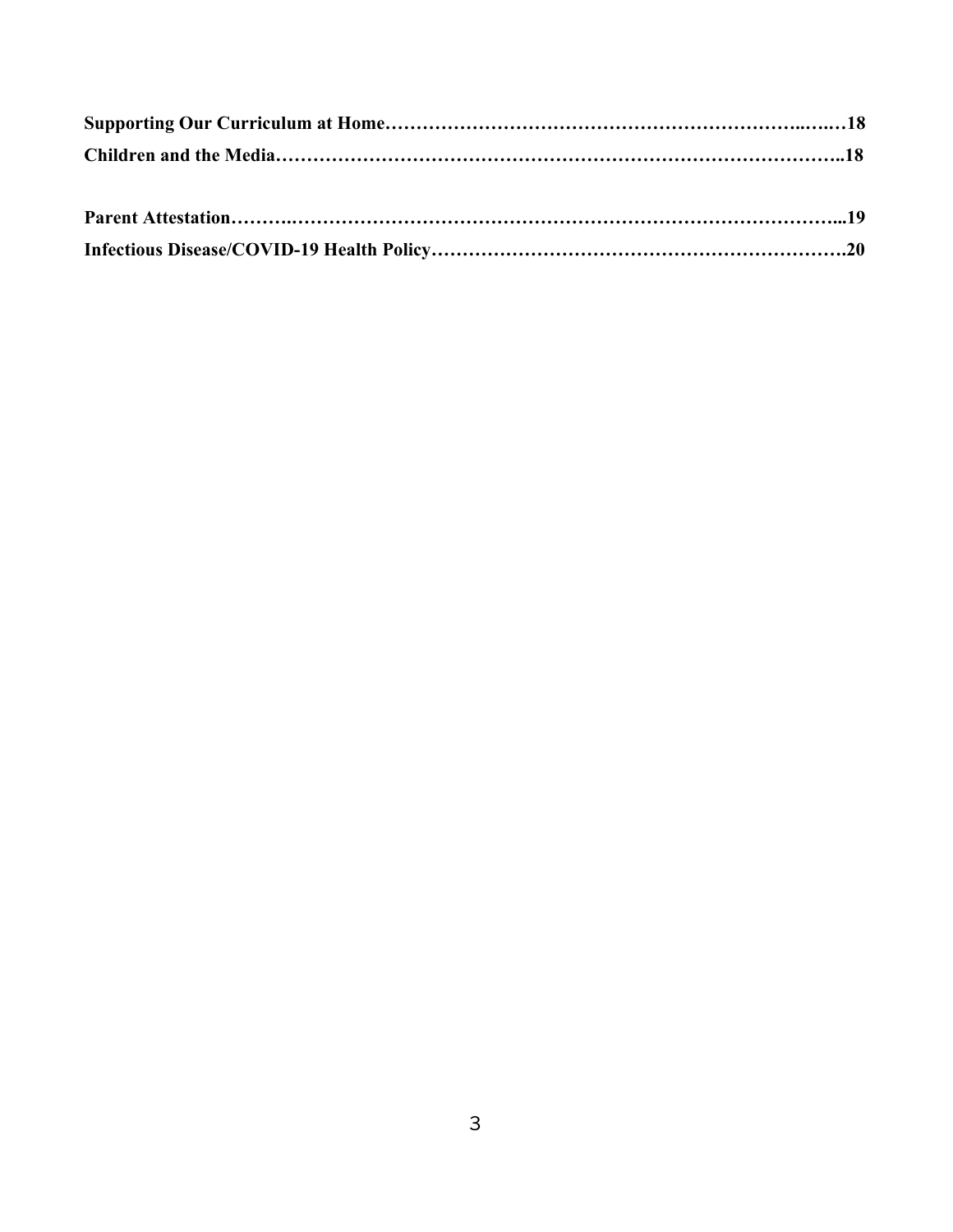Dear Parents,

We warmly welcome you and your family to Northern Lights School. This school year will be challenging as we prioritize the health and safety of our children, teachers, and staff during this public health crisis. This handbook will provide information about our commitments to you and your child, our educational philosophies, goals and policies. It will inform you about your responsibilities to the school, and give you some insights into the daily life of the children. We hope that this information will answer many of your questions about the school. Should you have any further questions please feel free to ask.

Please sign, date, and return the last page of this handbook to acknowledge your review and agreement to our policies and procedures. We look forward to a rewarding school year full of joyful learning and growth.

Sincerely,

The Faculty and Staff of Northern Lights School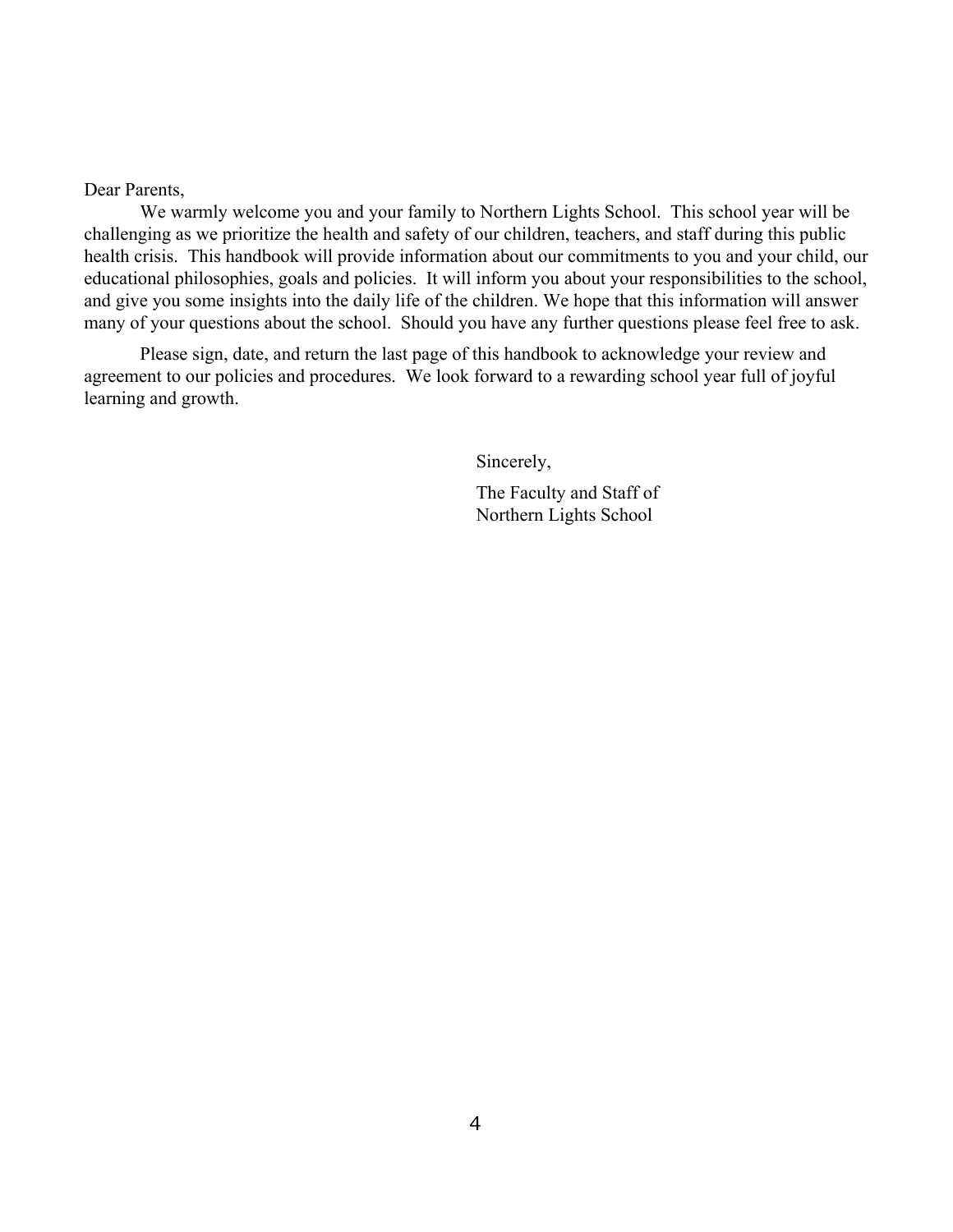"Receive the child in reverence, Educate the child in love, Let the child go forth in freedom…"

Rudolf Steiner

## **Our Mission**

The mission of Northern Lights School is to engage the mind, fire the imagination, and strengthen the will as students develop initiative, creativity, and skills to serve an evolving humanity. This approach supports each stage of development with academic, artistic, physical, and social activities that draw forth each child's unique capacities. Our philosophy meets the challenges of an ever-changing world with education that addresses the whole human being – head, hands, and heart. Our purpose is to provide a harmonious balance in the development of the child's mind, body, and spirit. Each child will begin to build a solid foundation within; to give purpose and direction to their life as they learn the skills needed to be a productive, independent, responsible and caring human being. We believe that children, given the support of our School, parents, and friends will become confident and free-thinking adults—able to create new solutions to the problems of our age and impart purpose and direction to their own lives.

We teach children to master academic knowledge and skills through developing clarity and insight in their thinking. Individual talents are recognized and nurtured. We encourage the children to develop strong human values and the confidence to act upon them. A respect for humanity and nature is fostered along with the awareness of the spiritual foundation of existence.

Respect and love of learning are cultivated in an environment where every student is embraced by the whole school community. The result is an educational blend of academic freedom, artistic expression, celebration of traditions and attention to the human spirit.

In establishing the Northern Lights School we seek to provide a center for parents and friends to share in the artistic and social elements of the school. In building community we hope to provide support for the children, offer opportunities for individual growth and encourage constructive social change.

We seek to provide parents with the opportunities to create a philosophical connection between home and school. We hope to enrich family life by building festivals, by deepening the relationship between children and their parents, and assisting parents in understanding their children's development.

## **Our History**

Our School began as a parenting and playgroup concerned about educational opportunities for their children. The parents involved desired a school that was truly excellent—-a school that would treat their children with respect, recognize their individuality, nurture their natural curiosity and creativity, and at the same time give them a rigorous foundation in not only the basics of reading, writing, arithmetic, history, geography, and the sciences, but also in art, music, drama, creative movement, and practical skills. They wanted a school that would educate the whole child and leave him/her with a lifelong love of learning and a solid foundation to make his/her own way in the world. Finally, they wanted their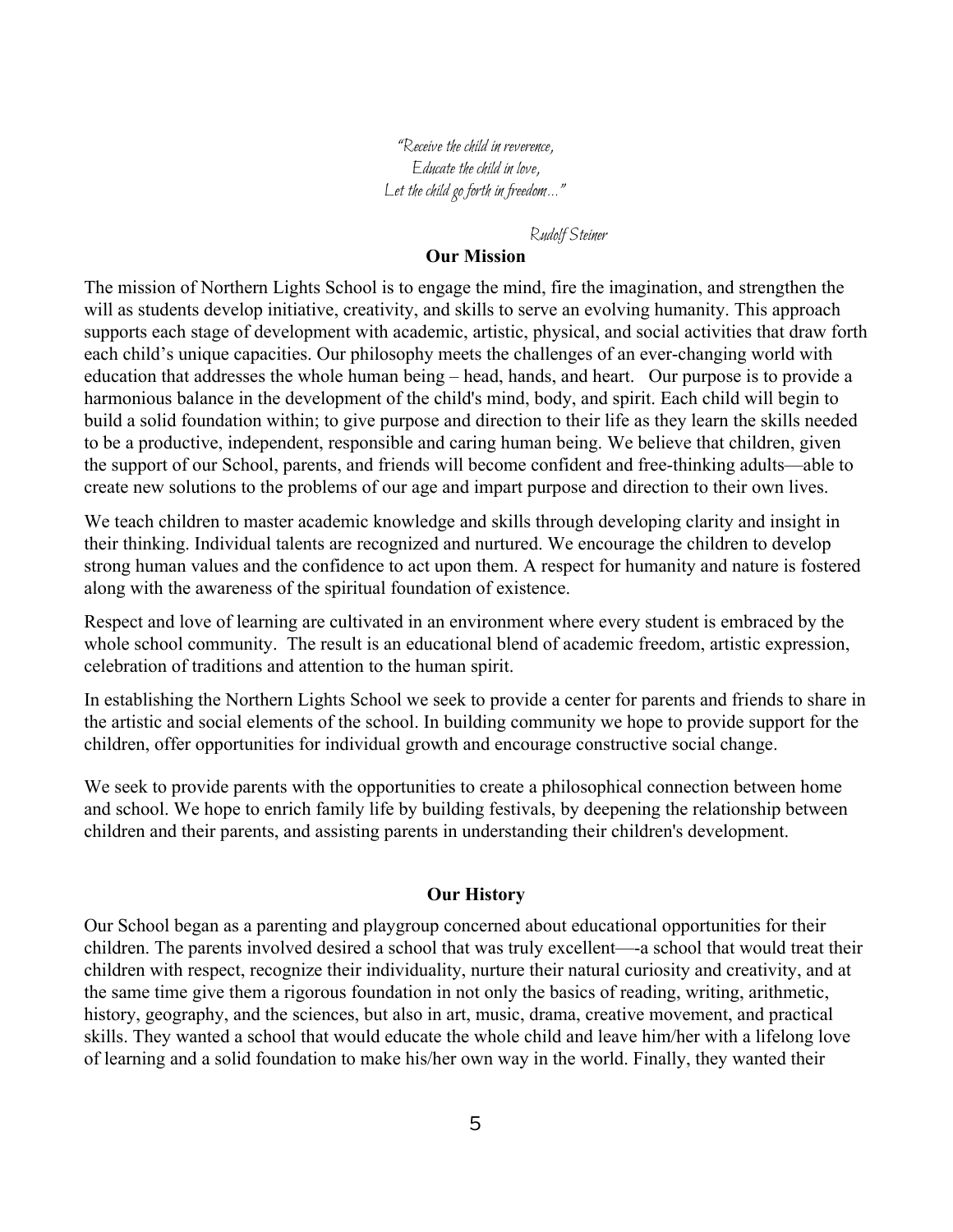children to become self-confident, purposeful, to be able to work well with other people, and to be respectful of the natural world around them and of other peoples and cultures.

After three years of study, a core group of parents committed themselves to providing Waldorf-inspired education for their children and the greater community. The parents who originally organized the Northern Lights School and those who have continued to work for its growth and development are convinced that the Waldorf School movement comes closer than any other educational philosophy to realizing these ideals in their children. Out of this conviction, dedication and perseverance the first preschool/ kindergarten opened its doors in Wilmington in September of 1996. Our school has grown each year with all programs now being offered in Saranac Lake. Today, Northern Lights School has many offerings for families with young children. We are proud to offer free Pregnancy, Childbirth, and Newborn Care classes, and a New Parent Support group that meets monthly in addition to our normal school programing including:

**Nestling Nursery Continuity of Care** -6 weeks to 3 yrs old from 9 am to 12 pm with Miss Vannesa.

Email: [vannesa@northernlightsschool.org](mailto:vannesa@northernlightsschool.org)

**Morning Garden Preschool**- 3 – 5 yrs old from 9 am to 12:30 pm with Miss Kim.

Email: [kim@northernlightsschool.org](mailto:kim@northernlightsschool.org)

In August of 2017 we became a New York State licensed day care provider (790466). Our Extended Care Hours are 7 am to 9 am and again from 12 or 12:30 to 5 pm and offered by contract or by the hour. These are our normal hours of operation,

## **History of Waldorf Education**

The Waldorf/Rudolf Steiner school movement began in 1919 in Stuttgart, Germany. Emil Molt, the owner of the Waldorf Astoria Cigarette Factory, was deeply concerned for the well being of his workers. Aware of the educational work of Rudolf Steiner, Molt approached him with the request to start a school for the children of the factory workers. The concern and generosity of Emil Molt made the Waldorf School possible, thus allowing a new and more humanistic approach to educating the growing child. That first Waldorf School became the model for a worldwide educational movement which today comprises some 700 schools on five continents, with over 100 in the United States. Northern Lights School's philosophy, curriculum and teaching methods are inspired by and based upon this model, thus we refer to ourselves as a Waldorf-inspired school.

## **The Waldorf Method**

The uniqueness of the Waldorf curriculum, upon which we base our curriculum, lies in how the child is taught. The belief that education is an art is fundamental to the Waldorf approach. In the preschool and kindergarten child, the imagination is cultivated and exercised. The rich and powerful imagery of folk and fairy tales, offered through storytelling and dramatics, enfold the child. Fostering the imagination enriches the capacity for later creative thought.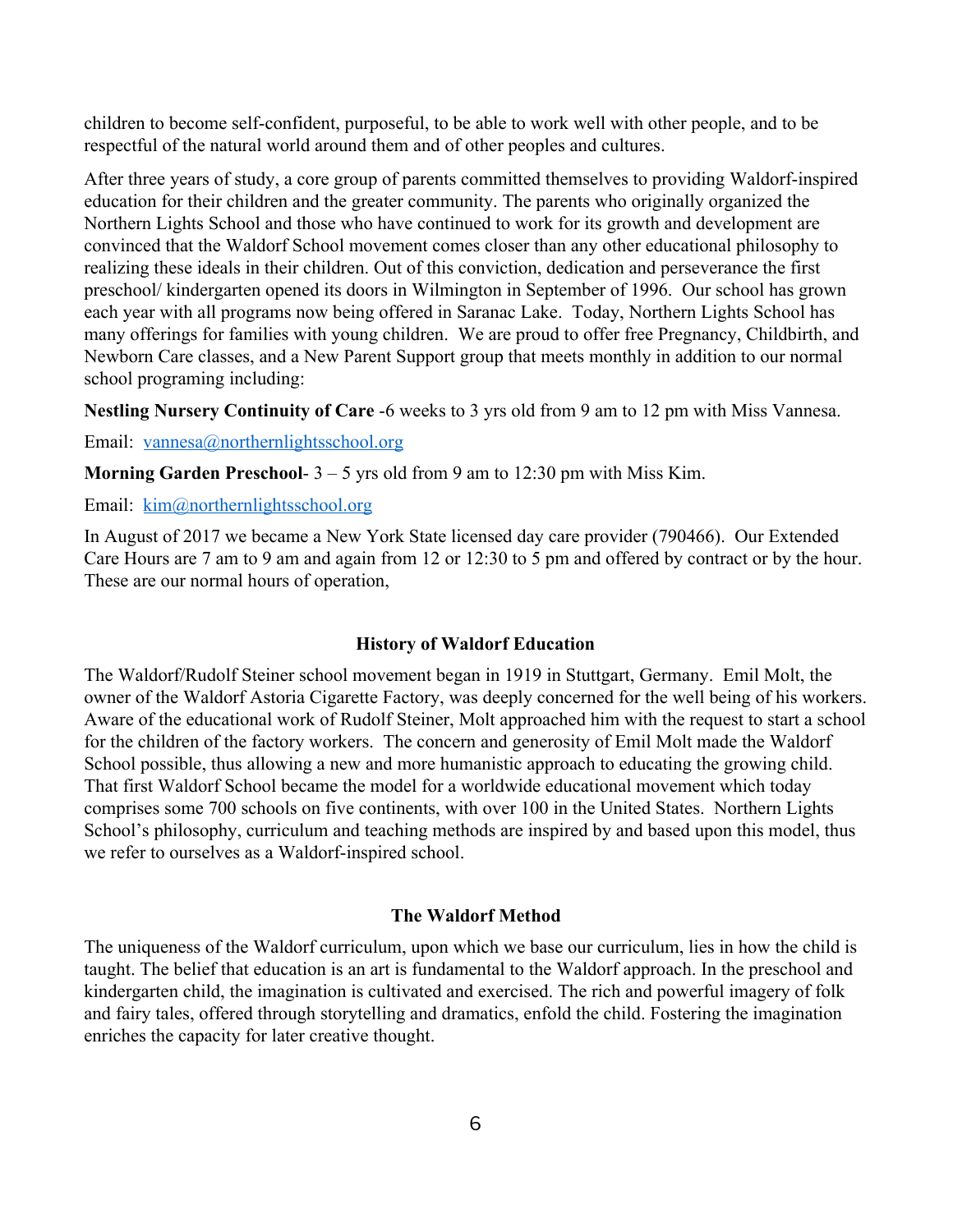#### **Rudolf Steiner and Anthroposophy**

Waldorf education is based on the work of Rudolf Steiner (1861-1925), an Austrian-born philosopher, artist, scientist and teacher. Steiner offered penetrating insights into a broad spectrum of human endeavors based on a spiritual vision. Steiner called his work, "Anthroposophy" (Greek for 'wisdom of humanity') or the Science of the Spirit. He emphasized that faculties lie dormant within each of us which can lead to new realms of knowledge about ourselves and about the world, if properly nurtured. He described a path of self-development using clear thinking, acute observation, and refinement of feeling, which transforms the will.

Anthroposophy is not taught to students. It is not a religion. In the words of Rudolf Steiner, "It is not our intention to teach growing human beings our ideas, the contents of our world conception. We are not aiming at education for the sake of any special dogma." Anthroposophy does, however, inspire the method of education, and NLS faculty and staff are engaged in a continuing study of the work of Rudolf Steiner. This philosophy, which gives Waldorf education its distinctive qualities, forms a common point of reference for the faculty, a source of inspiration for their work, and a direction for their talents.

#### **Religion**

Northern Lights School aims to awaken the child's reverence for the wonder and beauty of life. Children develop an inner attitude toward the majesty and spiritual foundation of the world. Our school does not seek to teach a particular religious view. Students from all religions, ethnic, and cultural backgrounds are welcomed to the school, and their differences are respected.

#### **Anti-Discrimination Policy**

Northern Lights School is an equal opportunity employer in that we do not discriminate and will take active measures to ensure against discrimination in employment, recruitment and advertisement for employment, compensation, termination, promotion, and other conditions of employment against any employee or job applicant on the basis of race, creed, color, national origin, religion, sexual orientation, or gender identity. Likewise, this policy extends to the admission of students and families in that we welcome and admit students without regard to race, creed, color, national origin, religion, sexual orientation, or gender identity.

## **Firearms Policy**

Northern Lights School does not permit any firearms, shotguns, or rifles on this property.

## **The School Structure**

## *Administration*

Our school is administered by the faculty and staff. The faculty is responsible for the pedagogical endeavors of the school. Faculty/staff meetings occur weekly and include study and artistic endeavors as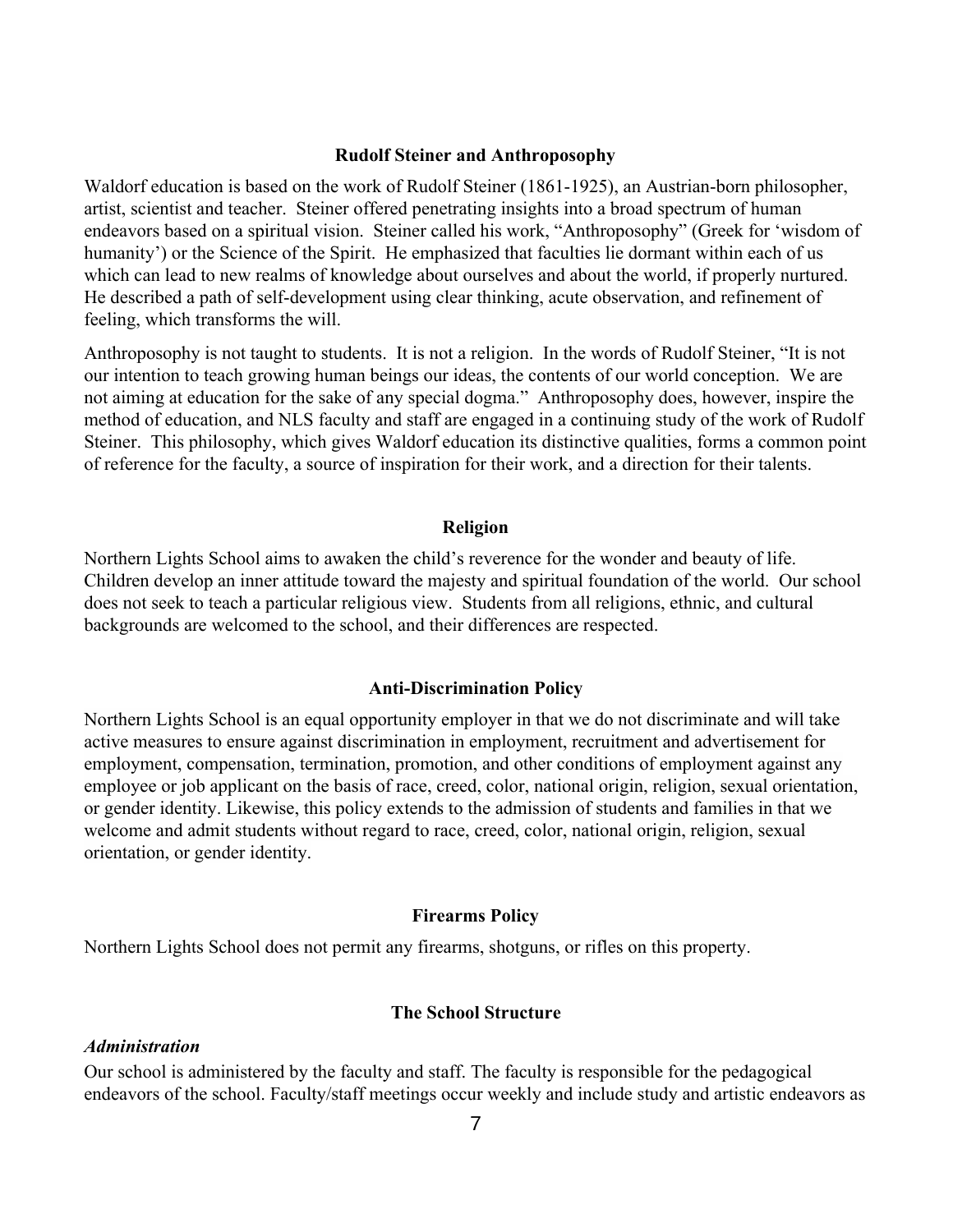well as business. The Board of Trustees is made up of members representing our faculty, parent body, and community. It carries the overall vision and direction of the school, and oversees the legal and financial health of the school. Board meetings are held once a month.

#### *Volunteerism*

Volunteerism has been and remains a vital part of Northern Lights School. Our school community consists of a warm circle of teachers, staff, parents and community members. It is the children who stand in the center, embraced by our gifts of example and love. We work together to give the children the best education possible and provide them with a beautiful, safe and nurturing environment in which to learn. Just as a child has many growing needs, so also do our school facilities and events. There are many opportunities for all of us to meet these needs. We all have gifts and talents to share – there is a place for everyone to contribute. We have many committees that we hope you will find interest and rewarding work that is so important to our school. The committees are listed below, please consider contacting one of them to offer some of your time.

| <b>Buildings and Grounds Maintenance</b>  | Chair: open |                                             |
|-------------------------------------------|-------------|---------------------------------------------|
| <b>Festival Planning and Coordination</b> |             | Chair: Carina Moore carinamoore21@gmail.com |
| Fundraising                               |             | Chair: Holli Edgely holliedgley@gmail.com   |
| Grants                                    |             | Chair: Julia Goren igorenster@gmail.com     |

Through active involvement in the life of our school, we find friendship and fun (we are a diverse, talented and very interesting group of people!) and we strengthen the link between home and school. Thank you in advance for your support.

## **To Whom Should I Speak?**

Communication between all members of our school community is essential. Please ask if you have any questions or concerns regarding the school, what a Waldorf-inspired education and our curriculum means, or your child.

**General questions -** Questions including those about enrollment procedures, school events, financial issues and the general operation of the school should be directed to School Administrator, Polly Kelting. You may email her at  $\inf_{\Omega}$  northernlightsschool.org or call at 518.891.3206 if you do not find her at her desk.

**Teacher Contact-** The early morning time before and during the student's arrival is very sacred to the teachers. It is a time of preparation and focus and sets the tone for the day. Therefore, if you need to contact your child's teacher, please make every attempt to do so *after* the class has been dismissed for the day. Our teachers are very diligent in their observation and interaction with each child. These observations are documented and shared with parents on a regular basis throughout each month.

**Concerns about your child or his/her classroom –** Questions about your child or the program she or he is enrolled in should be taken to the Lead Teacher of the program. Your child's teacher will inform you when he/she will be available to answer questions and/or meet with you once the school year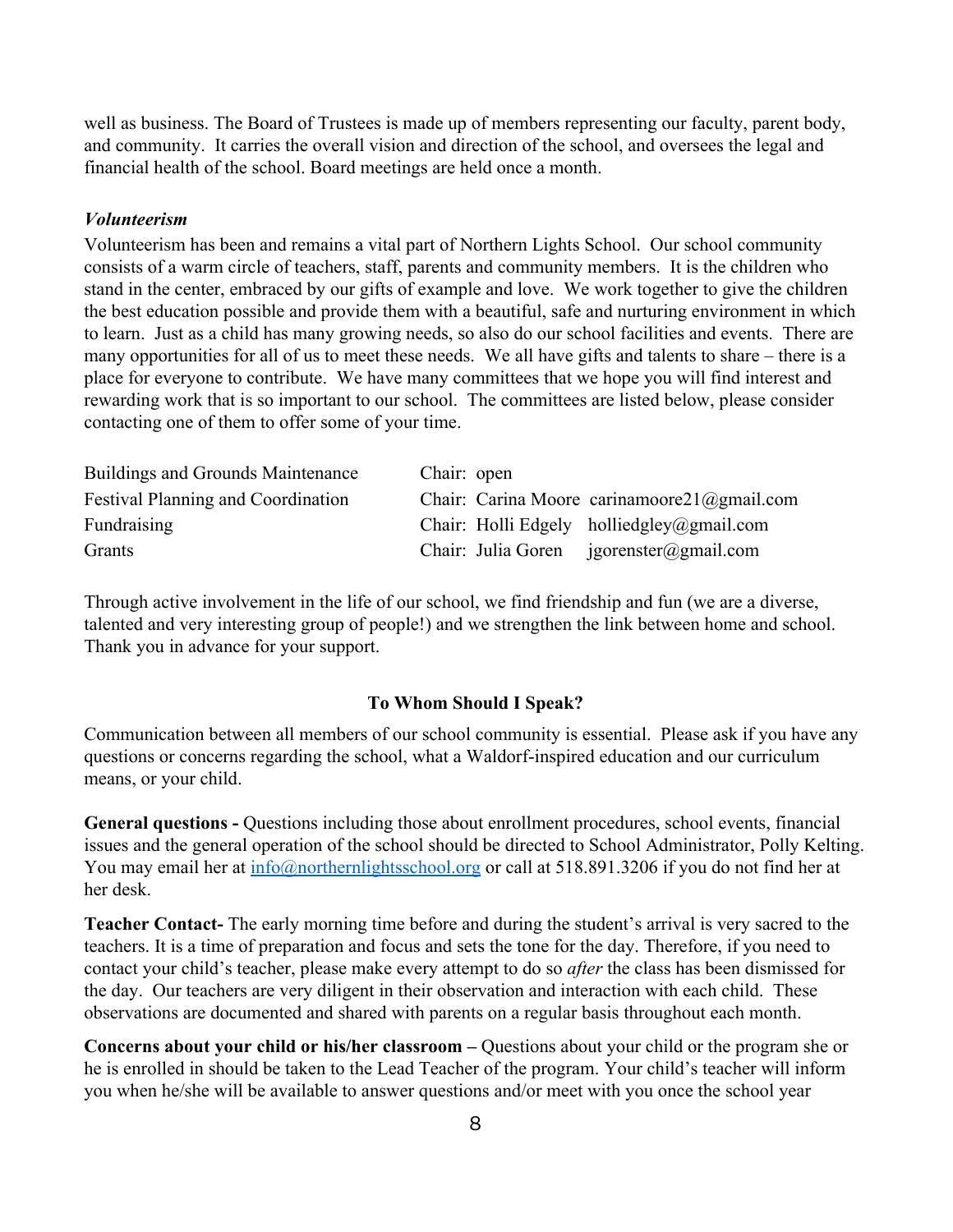begins. If after discussing a situation with the teacher(s) involved you feel that a problem still remains, you can speak to the Faculty Chair, Rebecca Ciraulo, rebecca@northernlightsschool.org. If you still need to pursue a particular issue further, you may contact the Board of Trustees President, currently Julia Goren email jgorenster@gmail.com.

**Tuition statements** – Please contact Polly Kelting,  $\frac{info(@northernlightsschool.org)}{info(@notformlightsschool.org)}$  with questions about tuition contracts/statements and other invoices as needed. Tuition invoices are emailed to the email address provided at the beginning of the month. Payment terms are net 30 days, before finance charges are added. Please let Polly know if you would prefer paper invoices to be mailed to your home address or if you would like to use Paypal to pay your tuition.

**Extended Care (Beforecare and Aftercare) statements**-Extended Care statements are prepared at the end of the month. You may choose to save a spot for your child by agreeing to a monthly fee upon signing your tuition contract. Or you may sign up as needed and as space is available in the Extended Care 3-ring binder located on a desk near the office. Each child will have their own attendance/billing page where parents can sign the time in and out of school. The hours in school programs (9-12/12:30) will be subtracted from your child's time in and out. Please provide your child with healthy snacks for extended care (i.e. a snack for the morning if attending before care and a snack for the afternoon if attending aftercare) and a nutritious lunch for aftercare. Contact Polly Kelting with questions regarding your extended care statements and procedures. The Extended Care rhythms are kept very similar to school programming.

**School policy, curriculum or procedures in general -** These questions can be directed to the Faculty Chair, Rebecca Ciraulo. rebecca@northernlightsschool.org.

**Questions concerning our curriculum** –Information about Waldorf-inspired education and our curriculum can be asked of any teacher. Parent evenings, enrollment/education events, and our parent education classes are most helpful. This year, we will have to move these kinds of events to a zoom format until it is safe to gather together again.

**Feedback, ideas and suggestions?** Please discuss these with any of our staff or Board members. We will have various parent events throughout the year that will give you the opportunity to share ideas. Also, if you wish to provide written anonymous feedback, you may put the paper in the black mail box in the office area where tuition payments are made.

If you are ever unsure about to whom you should speak, please ask your child's teacher or the administrator who will direct you to the most appropriate resource.

**Board of Trustees –** Northern Lights School is overseen by a 12 member Board of Trustees. The following is a list of our Trustees, if they chair any committees, and their contact information.

Julia Goren, President , Grant Chair, jgorenster@gmail.com

Holli Edgely, Vice-President, Fundraising Chair, holliedgely@gmail.com

Scott McKim, Treasurer, tambournes@hotmail.com

Rebecca Ciraulo, Secretary, Faculty Chair, rebecca@northernlightsschool.org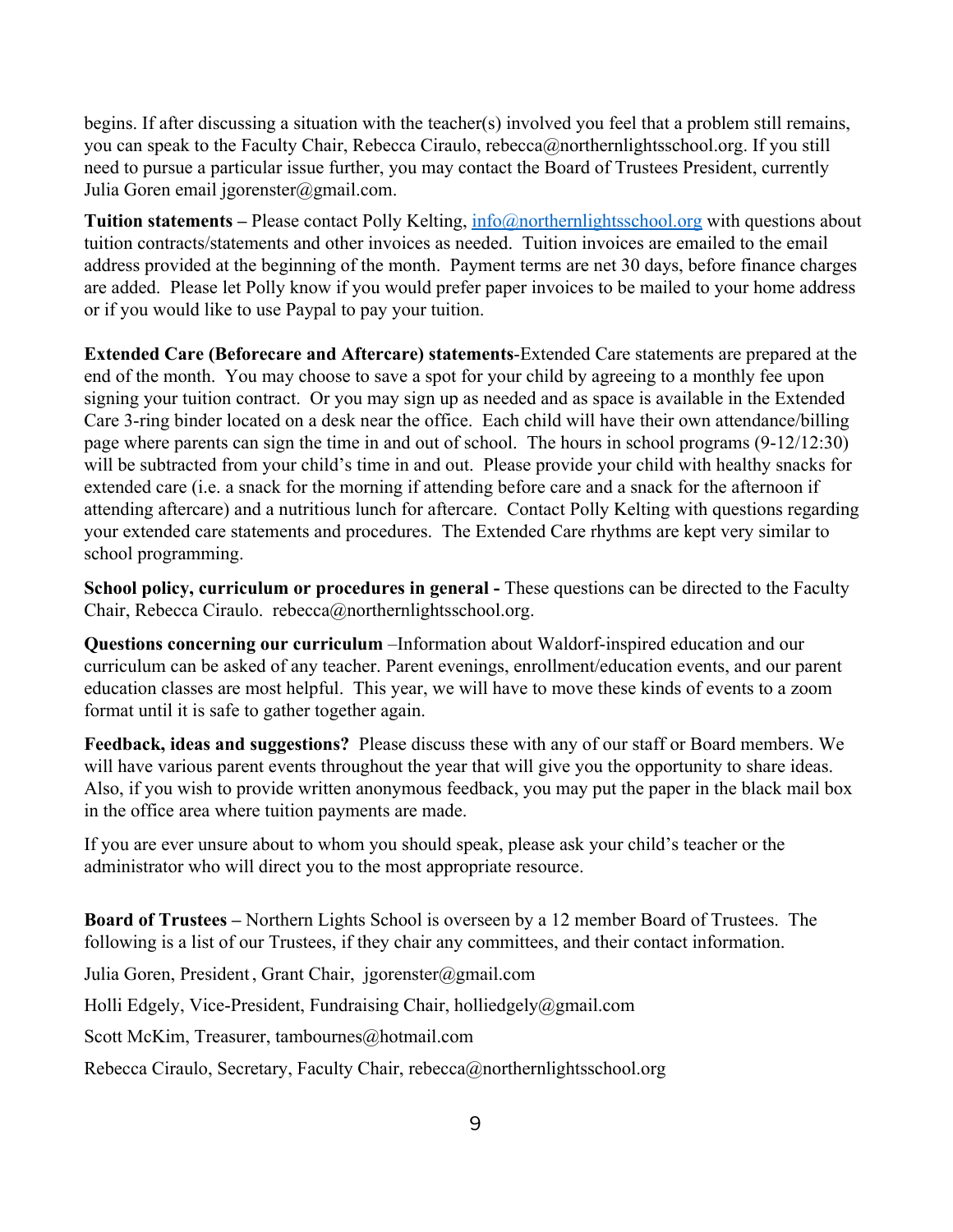Carina Moore, Events and Property Search Chair, carinamoore21@gmail.com Ben Hameline, Social Media and Marketing Chair, ben.hamelin@yahoo.com Kim Holmlund, Morning Garden Lead Teacher, kim@northernlightsschool.com Cassie DiMarino, cldima08@gmail.com Nora Sacco, norasacco521@gmail.com Emily Foppert, emilyfoppert@gmail.com Mary Smith, marys5adk@gmail.com

## **Practical Information**

#### *Arrival and Dismissal (Please note that the start and end times are subject to change.)*

Children attending our programs should arrive at school by 9:00 am. Promptness is important. Beginning the day together as a class helps establish the rhythm, which is the foundation of the school day and helps create a smooth transition from home. This year all programming will begin outside while the weather permits. If you find that you are in need of child care before 9 am please contact the administrator. In light of our commitment to the safety of everyone, there will be a health screening and hand washing station for children and adults who will be entering the play yard. All adults are required to wear masks on the school grounds.

The Nestling Nursery program is dismissed at 12:00 pm and Morning Garden is dismissed at 12:30 pm. It is very important to be here promptly at pickup time. If you are unavoidably delayed in picking up your child, please call the school so that arrangements and reassurances can be made both for your children and our staff. For the children's safety it is essential that the school be informed of changes in pickup time, or a change in the person picking the child up. Notification of changes may be made by sending a note/email or calling the office.

## *Extended Care*

All Extended Care invoices will be emailed at the beginning of the month covering the month prior. Emails will come from Intuit E-Commerce, not directly from Northern Lights School email. If you would prefer paper invoices, please inform the School Administrator.

## *Beforecare*

For families who need to bring their child to school early, we offer a Beforecare program (available for an additional fee). Drop off time begins at 7:00 am and children are supervised on the playground or in the preschool classroom until the start of their class. Please speak with a teacher or our administrator if you would like your child to participate in this program. Parents can sign up their child on the Extended Care notebook located in the school office area. Space is limited and parents are encouraged to sign up in advance. There is also a monthly contract rate available to hold a spot for your child. Please note that continued participation in this program is subject to all related charges being kept current. This year, there is not enough demand for this service for us to be able to offer it. However, please share your interest with the administrator and we will reconsider if there are enough children.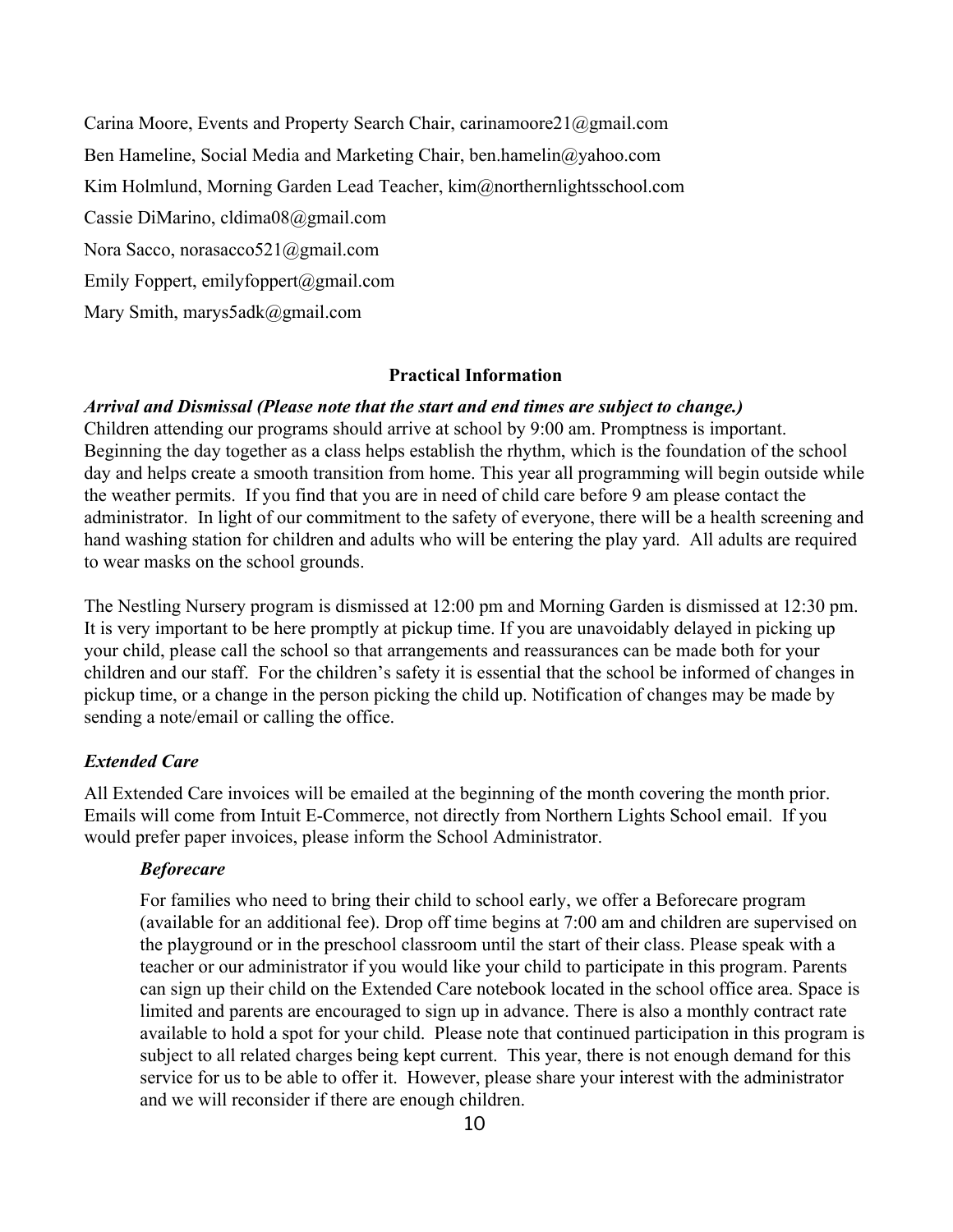## *Aftercare*

An afternoon Aftercare program (available for an additional fee) is offered for those children needing to stay beyond the regular school day. This includes quiet time, stories, occasional crafts, a snack, and outdoor play. Please speak with a teacher or our School administrator if you would like your child to participate in this program. Parents can sign up their child in the Extended Care binder located on the table near the office and also sign the child out noting the time at pickup. Space is limited and parents are encouraged to sign up in advance. There is also a monthly contract rate available to hold a spot for your child. Please note that continued participation in this program is subject to all related charges being kept current.

## *Car Pools*

Families in surrounding communities often form car pools. A brief gathering at the beginning of the school year is helpful to make sure that every family understands plans and schedules. Check your parent address list for families in your area. If your child will be leaving the school with someone other than a parent, names of individuals who are permitted to pick up your child need to be indicated on the Emergency form.

## *Bus Pick up / Drop-off*

Bus service to and from Petrova and Bloomingdale Elementary School may be available for students and their older siblings living within the Saranac Lake Central School. Please contact the Saranac Lake School District bus garage to make arrangements and our School Administrator. The bus contact is Lenny Barker at 518.891.2859 or email: slcsbusinfo@slcs.org.

## *Parking Lot Safety*

Arriving and departing from school is a busy time. Please be mindful of the parking signs posted and traffic within the parking lot. This will aid all in transporting NLS children with a safe arrival and departure from school. It will also respect our neighbors with whom we share this parking lot. Close supervision of your child is strongly encouraged. Cars are not to be left running or with keys in the ignition.

## *Calendar*

The school calendar lists all holidays, and school vacations for the year. Notices of festivals, arts days and special events will be shared via email, NLS website and Facebook. Please be aware the calendar may change but every effort will be made to notify you well in advance.

## *Absences and Attendance*

Each and every child is important to us at Northern Lights School. We ask that you call us to let us know that your child will be late or absent by 9 am so that we can have "peace of mind" as to their welfare. It is also requested that you notify the school with the symptoms that your child or you are experiencing. Sometimes we need a "mental health day", please just let us know so that we don't worry. *We recommend that a child who has had a fever or episode of vomiting spend at least 24 hours at home fever free without the use of medication or with no episodes of vomiting before they return to school. Children who have contracted head lice may return to school once treatment has been started. Please advise your child's teacher of the reason for all absences.* While you are encouraged to keep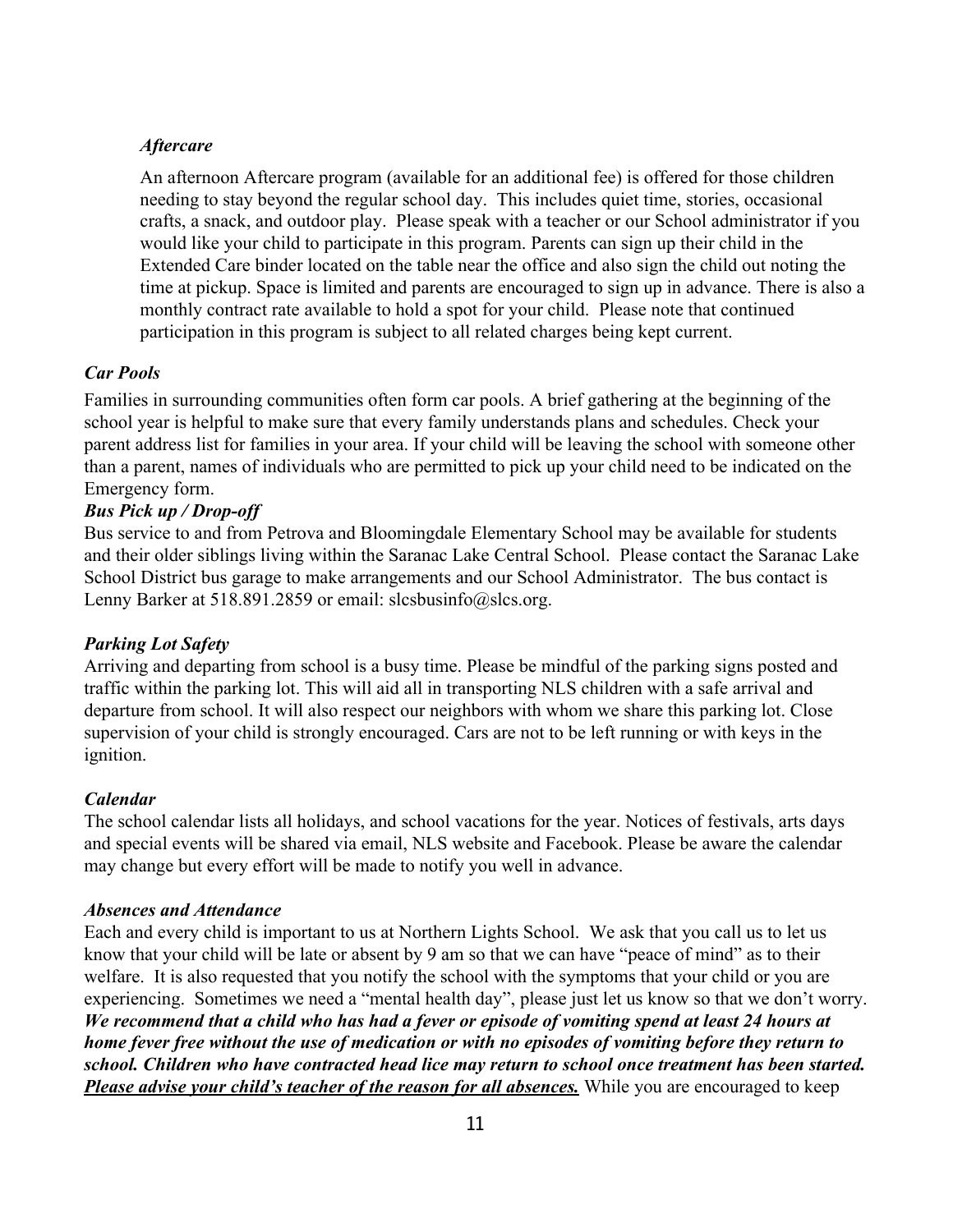children home when they are overtired or recovering from an illness, you are similarly encouraged not to schedule regular doctor and dentist appointments during school hours. Family vacations should coordinate with school vacations when possible. Other arrangements should be discussed with the class teacher. If your child has been absent from school we ask you to please send in a note when your child returns that states the date(s) and nature of his/her absence.

Please try to complete the health screening for your child before you leave the house for school. Once at school if we find that your child is exhibiting symptoms of sickness or registers a fever, we reserve the right to refuse admittance for the day.

In addition, we will be attentive to the health of our teachers and staff, asking them to please not come to work if they are exhibiting symptoms of sickness. As such, we may have to cancel a class from time to time as we do not have enough substitutes to cover classes. This is just an unfortunate circumstance of the year ahead.

## *Cancellations and Snow Day Policy*

Our school follows the school closings of Saranac Lake Central School in the event of inclement weather. If there is a 1 hour delay, classes will begin 1 hour later but we do not offer beforecare. If there is a 2 hour delay, classes will begin 2 hours later and there will be no beforecare. Aftercare will run as regularly scheduled from 12/12:30 pm to 5 pm.

Northern Lights School closings or delays will be communicated through school email and Facebook and follow the Saranac Lake Central School District cancelation protocol. Closings and delays will also be announced on **WPTZ** television, **WLPW** 105.5FM, **NPR (WSLU)** 90.5, 91.7, 88.3 FM by approximately 6:30am. Remember if you do not see Northern Lights School listed, simply follow the instructions for Saranac Lake Central School District. If due to the location of where you live, you do not have access to the resources listed above, please inform your child's teacher.

## *Emergency Telephone Numbers*

An Emergency form with parents' home and work telephone numbers and an emergency number for someone who can be responsible for your child is required for every child. It is important that the school be informed of any changes in these numbers and that at least one person on the emergency contact list is available at all times during school hours. It is also important that the people on your list will be available to retrieve your child at any time.

## *Medical Requirements*

All medical forms will need to be submitted before a child can attend school. These include:

- 1. A Child in Care Medical Statement or current physical with results of lead screening, within the last 12 months
- 2. A copy of an updated immunization record. Religious exemptions are no longer accepted in place of immunization record, according to NY State Law. Children will have 2 weeks after the start of school to ensure their immunizations are complete.
- 3. Topical Consent form for the administering of a natural sunscreen and bug spray as needed.
- 4. Authorization for Medical Treatment Form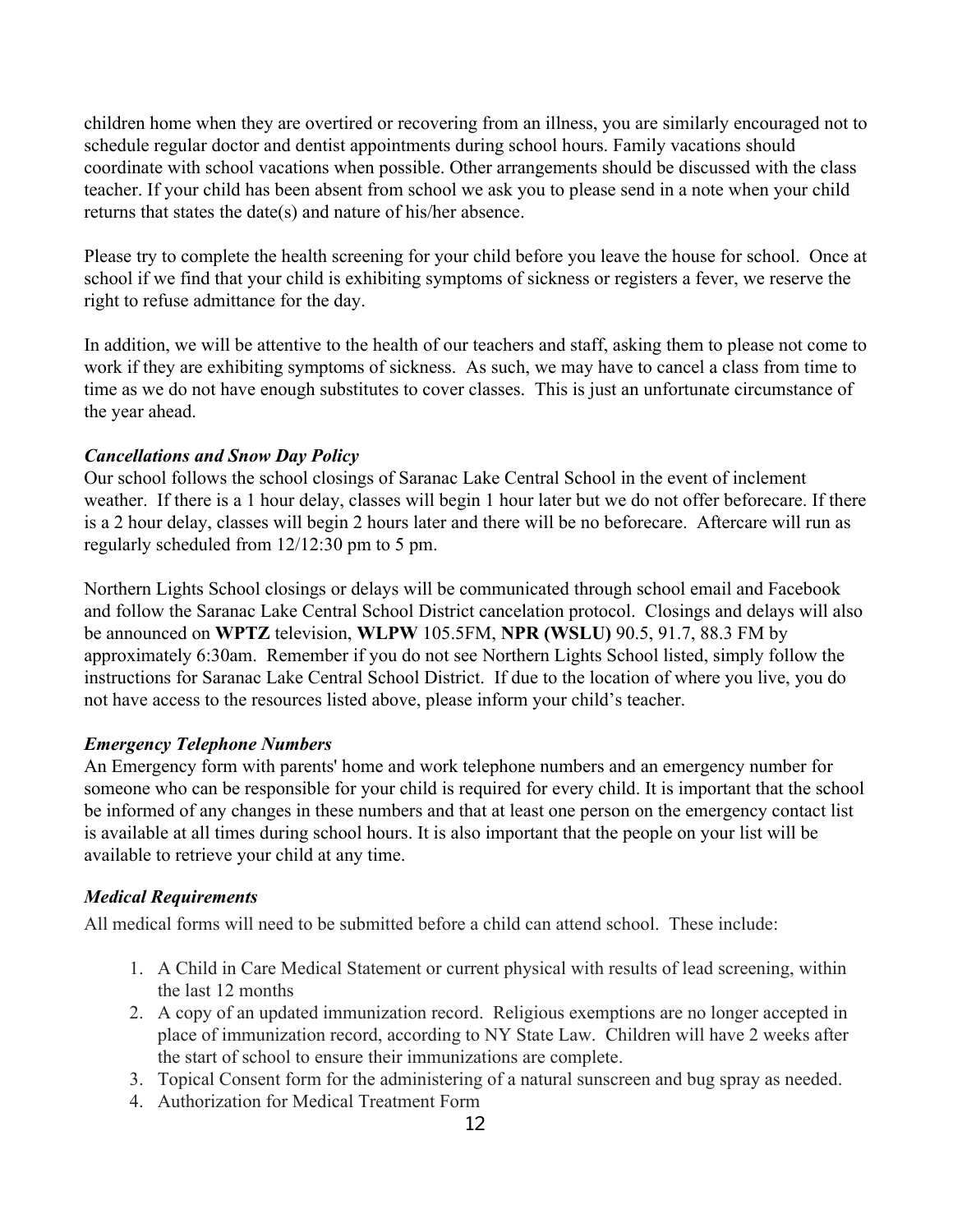5. Emergency Card

Northern Lights faculty and staff cannot administer any medications. If your child needs medication during school hours, please make necessary arrangements with the Administrator.

## *Clothing*

Children need to come to school dressed neatly and warmly, in clothes that are appropriate for both indoor and outdoor play. The children play outdoors every day—rain or shine. Children will probably be running, playing in the sandbox and with water, and gardening. Dressing in layers will assure your child's comfort as the temperature changes during the day. Students should have a labeled bag at school with at least 2 complete changes of clothes such as extra hat, mittens, shirts, underwear, pants, socks, and shoes. All children will need a pair of indoor shoes to wear in the classroom. (We recommend light "tennis" shoes that will provide support and protection during fire drills and that will stay on during the day.) Labeling all clothing helps to prevent someone else accidentally taking something home. Please check your child's extra clothing frequently and replace any items that have been soiled. In addition, update sizes as your child grows. We ask that clothes and shoes remain simple. In particular, children are asked not to wear clothes with images of a violent, sexual, or drug related nature or that depict cartoon characters (super heroes, Disney, television or monster characters).

**This year, due to the pandemic, we will not have extra clothing on hand. Please be diligent about checking your child's supply of extras.**

## *Snacks/Lunches*

Nursery and Preschool- The school provides the major components of our healthy morning snack. Parents will be asked to help provide fresh produce and/or dairy products on a monthly basis.

Children participating in the aftercare program should bring their own lunches. Attention to nutrition is particularly important after a full morning. A wholesome lunch containing whole grains, protein, vegetables and fruit builds healthy and wholesome children. We ask that parents not pack junk food items such as soft drinks, candy, and food/drinks that contain a lot of sugar, hydrogenated fats (ex. processed cookies), dyes or preservatives. Please make the school aware of any food allergies or special dietary needs that your child may have.

## *Tuition Payment and Re-enrollment Policies*

The principal expenses for the school are fixed on a yearly basis, and the tuition fees are budgeted accordingly. Tuition payments are paid monthly, semi-annually, or annually. Monthly tuition invoices will be emailed the address on file at the beginning of each month. Emails will be from Intuit E-Commerce and not from the Northern Lights School address. Monthly tuition bills that are not received in the office within 30 days are subject to a \$25 late fee on each occurrence. Finance charges will be assessed at an APR of 18% on any overdue balances. There will be a service charge of \$20.00 for any check returned unpaid. Accounts in arrears over 60 days that have not made payment arrangements with the administrator may be sent to a collection agency and further services to the family may be terminated by NLS.

Tuition/fees as stated in the tuition contract remain unchanged by absences (legal or illegal) or withdrawals. Students who begin a semester are obligated to pay for the entire semester at the rates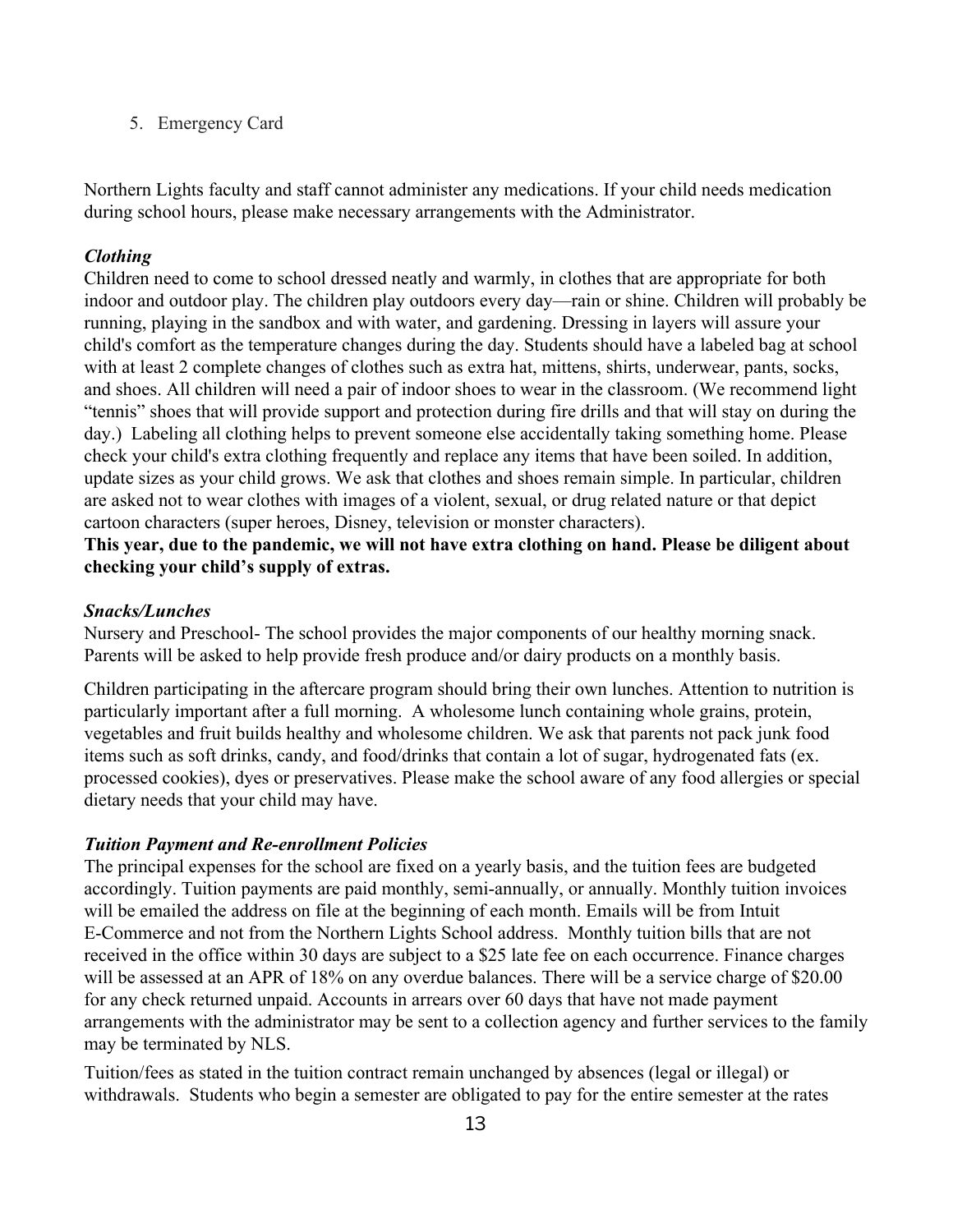stated in the contract, even if the student officially withdraws from Northern Lights School during that semester. Families may be excused from payment only if there is a loss of job, they move outside of the area (35 miles), death, or divorce. Maintenance and cleaning fees are non-refundable.

This year we expect we will have to close for reasons due to illness or as required by the local health department if there is an outbreak of COVID-19 in our area. The tuition payments are expected if we close for two weeks and we will move to a virtual environment of contact. If the closure extends beyond 2 weeks, you will be released of your obligation to pay.

## *Tuition Assistance*

We feel that no child should be denied enrollment strictly for financial reasons. However, the work of the teachers and the costs of running the school are dependent upon the tuition and fees charged. Northern Lights School relies almost entirely upon the parent body and fundraising endeavors to cover our expenses. To enable more children to have access to our creative, quality education, Northern Lights School has set up a Tuition Assistance Program that is funded through grants from the local community. Decisions for admission to the school and tuition assistance are made separately. To apply for assistance, one must first enroll his or her child and then complete the application for assistance. Tuition assistance is given for a specific school year. Parents wishing to continue their participation in the program must submit a new request and new financial information each year.

#### **Curriculum**

#### *The Waldorf-inspired Nestling Nursery and Morning Garden Preschool Programs*

"When <sup>I</sup> examine myself and my methods of thought, <sup>I</sup> come to the conclusion that the gift of fantasy has meant more to me than any talent for abstract, positive thinking." Albert Einstein

The Nestling Nursery (6 weeks to 3 year olds) and Morning Garden Preschool (3-5 year olds) programs are based on the conviction that imitation of what is meaningful and true in life is the most important activity for strengthening and nurturing the young child. These early childhood programs provide a warm homelike atmosphere and an opportunity for children to learn through imitation and activity. Play is a child's real work and way of learning. Fairy tales and other stories, regular creative activities, sharing of tasks, individual activities, and group play are balanced in the rhythm of the day. The rhythm of the week is also carefully planned. There is a certain dependability that the children can rely on knowing that bread baking occurs each and every Monday and painting each Wednesday.

These young ages are the best time for the child to live in his/her imagination. During play time the children become engaged in creating houses from cloths and play stands, performing puppet shows and plays with silks and dolls, and building with simple items such as sticks, stones and shells. It is also the time to develop social skills with playmates and teachers: the children learn to listen, to share, to help and to respect each other. Circle time - a time for traditional verses, poems, and beautiful seasonal songs and games, is also a part of the early childhood experience. All circle activities are learned through imitation. Through the rhythm of word, music and creative movement, we work towards the integration of the whole being of the child, right down to the fingers and toes. Quiet time and a snack complete with candles and lyre music, give everyone a chance to relax and breathe out before story time. The classic fairy/folk tales and nature stories are told in an artistic way that captivates the children and engages their imaginations. During this time there may be puppet plays or a simple acting out of the story by the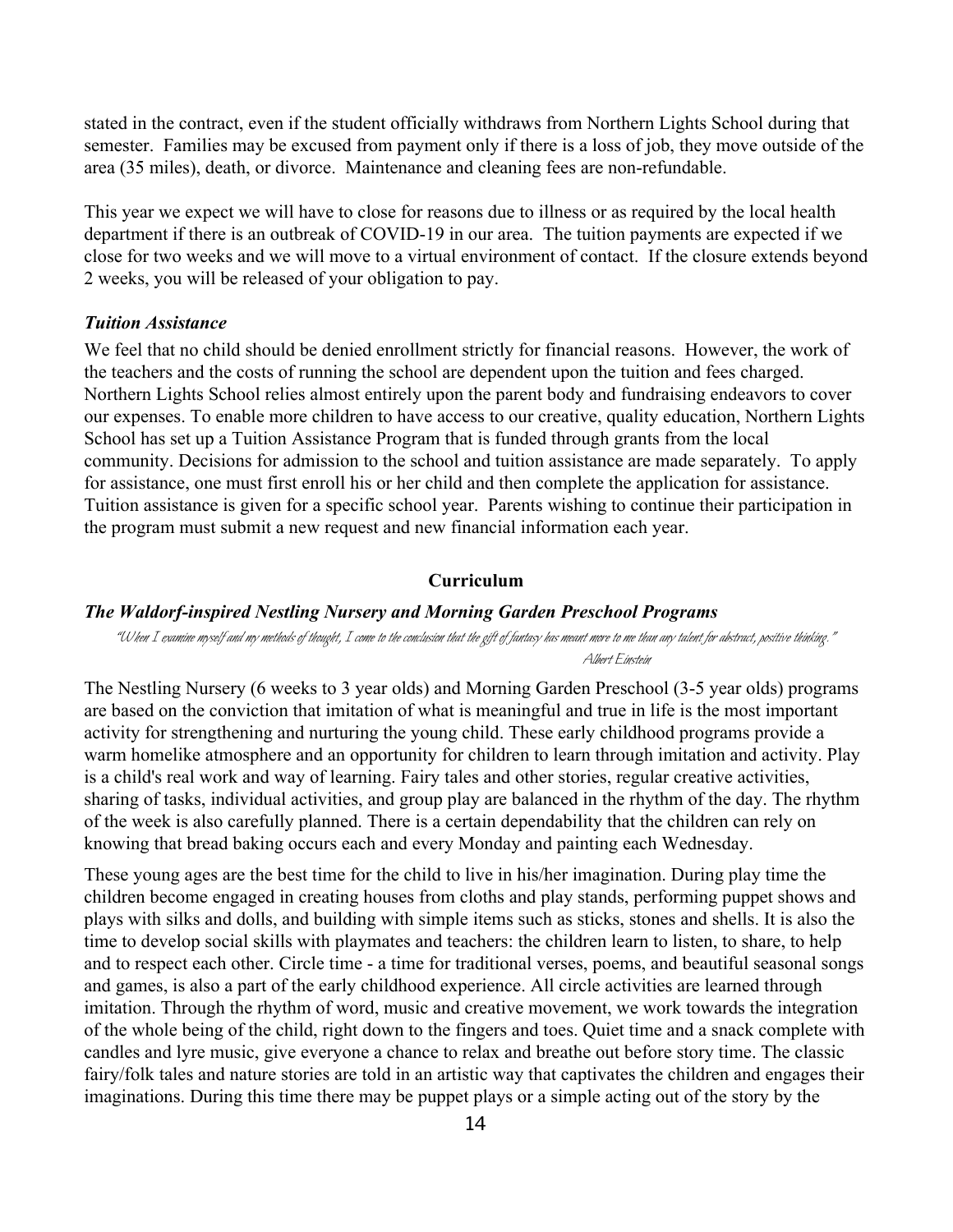children. Our day ends with rousing outdoor play, which often includes climbing over and under logs, sliding/rolling down hills, digging in the garden and running through the yard with friends. The children then say goodbye to their friends and teachers and the joyful morning together ends.

"Straight as a spear I stand. My roots are firm in the ground. Strength fills my arms and legs. Warm is my heart with love."

## **Discipline and Suspension Policy**

Our goal is to ensure that we provide a positive, safe and supportive environment for all of our children. However, there may be some children whose needs cannot be met within the context and resources of our small school. Our policy is designed to provide a mechanism by which parents, teachers and professionals from outside of the school can work together to assess these situations.

In an effort to be proactive, and to assess the appropriateness of our classroom settings for each child, we require that parents share information regarding prior assessments, special education services, individual education plans, or therapies that their child has received in the past at enrollment. This will help us to assess whether or not the child's needs can be met by our school.

Teachers will keep a daily log book of observations and chart of inappropriate classroom behavior. This will allow parents and teachers to help identify and address patterns of disruptive behavior in the classroom as early as possible. The goal of this log book and chart is to facilitate communication between parents and teachers and to allow them to work together to address classroom issues. If a child's behavior shows a pattern of disruption or compromises the safety of other students, his or her parents will be called immediately and asked to pick up the child from school. When possible, we may request a visit by the district psychologist and/or appropriate professional to the classroom. During this visit, classroom dynamics will be observed and follow-up discussions between parents and teachers may be recommended.

If it becomes clear that we cannot meet the child's needs within the classroom or that their behavior is regularly compromising the safety of other children or the effectiveness of the classroom environment, we will meet with the parents to communicate that their child can no longer be enrolled in the school. As much support as possible to find the best alternative program that might serve the child better than the resources of our small school.

## **Festivals**

Festivals have always marked the passage of time and change of seasons, underlining man's sense of place in the universal order of events. Our thoughts and feelings often mirror nature's rhythmically changing face. At Northern Lights School festivals play an important part in the education of our children. We celebrate festivals that originate from a variety of cultures and faiths around the world and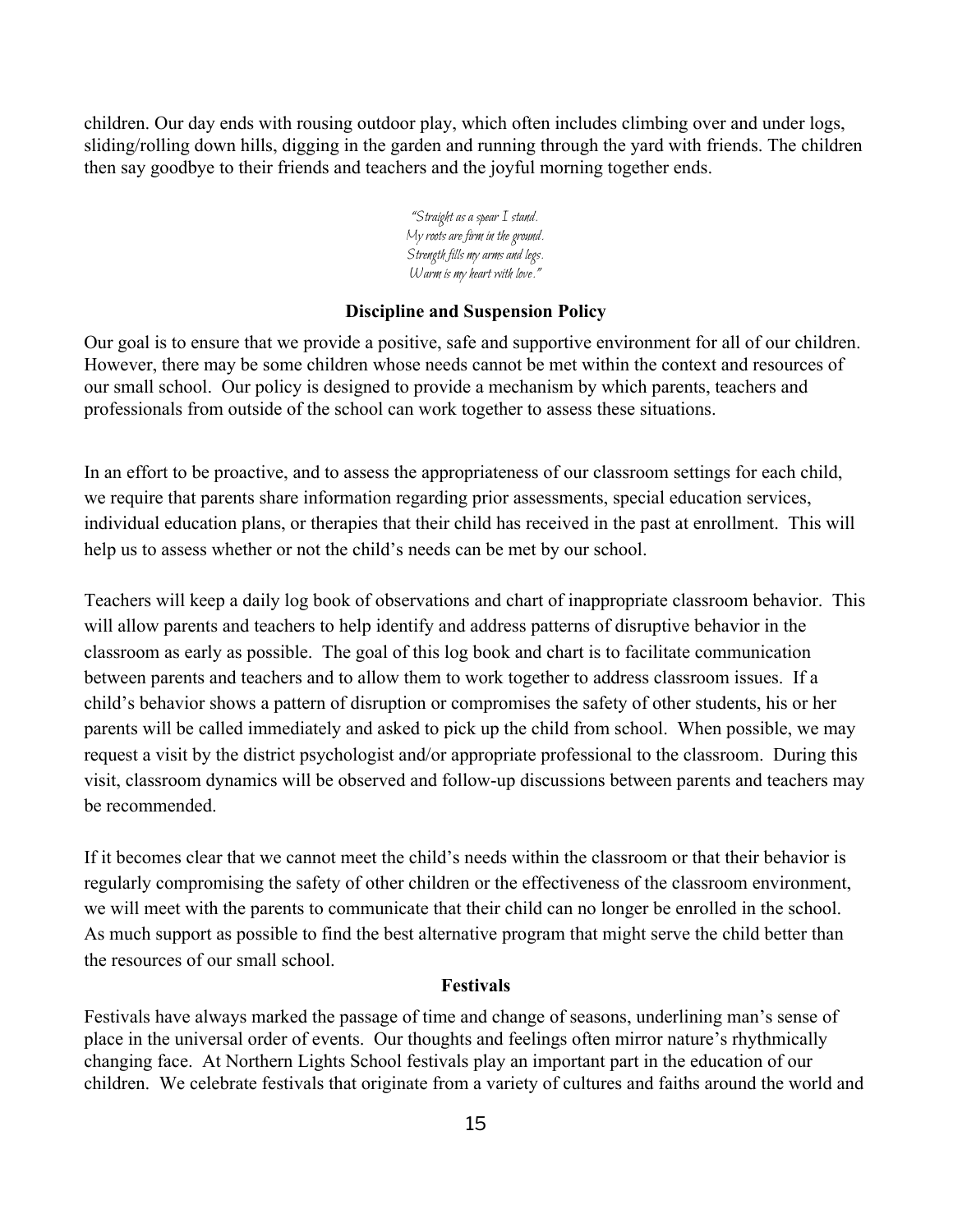encourage parents to share with us any other traditions and celebrations that are honored in their homes. Unfortunately, this year our in-person festivals will be postponed until we see how the public health environment changes as the year progresses. Of course, we will be honoring the change in the seasons and traditional stories in the classroom, just not as an entire school body. A virtual replacement will be hosted to mark the significance that the festival honors.

## *Autumn*

Once the days grow colder and the leaves begin their vibrant transformation, the children's attention is brought to *the Harvest Festival.* This is an all-school harvest celebration in which we acknowledge the end of summer, the arrival of fall, and the coming of winter. We share the story of St. Michael, an archangel mentioned in the Bible, Apocrypha and Koran. He appears as a spiritual figure and protector of humankind, inspiring strength, courage, and will throughout history. As the days of autumn are filled with glorious color we are reminded of the cold, dark winter ahead. We are drawn to the courage of St. Michael and are inspired to gather our own strength and prepare for the months ahead.

As the days grow shorter in November we sing songs about kindling our own inner lights and sharing our glowing warmth with others. The children make simple lanterns in preparation for our *Lantern Walk* in early November.

*Thanksgiving*, a time of giving thanks for nature's blessings is celebrated in different ways in each classroom through stories, songs, feasts and other activities.

## *Winter*

Advent is a time of waiting and a special celebration of light. We wait for the birth of the baby that brings light and love to the world. We wait for the winter solstice when the days grow longer and the light grows stronger. We gather together for our *Garden of Light* celebration. Pine boughs are laid in a spiral pathway that leads to a large candle in the center, the place of light. Each child walks the spiral with his or her family, holding an unlit candle. At the center, the child lights his or her candle and walks back through the spiral pathway, leaving the candle along the way. As the sunlight gradually fades, the effect is a group light, a spiral of lights, shining into the winter darkness. This is a festival especially important for younger children. Its impact rests largely in the atmosphere created by the soft music and candlelight. It is a lovely and quiet ceremony.

## *Spring*

*In Spring* nature breathes out, plants rise, and we experience the budding life of nature. The natural renewal of life in the spring offers the hope and courage required to face the chaos and destruction affecting all humanity. Ancient civilizations all over the world believed life was contained in the egg. In our classrooms, colored eggs, flowers, planting, and stories of new life in nature delight the children, and are symbolic of the possibility of mankind moving from darkness into the light.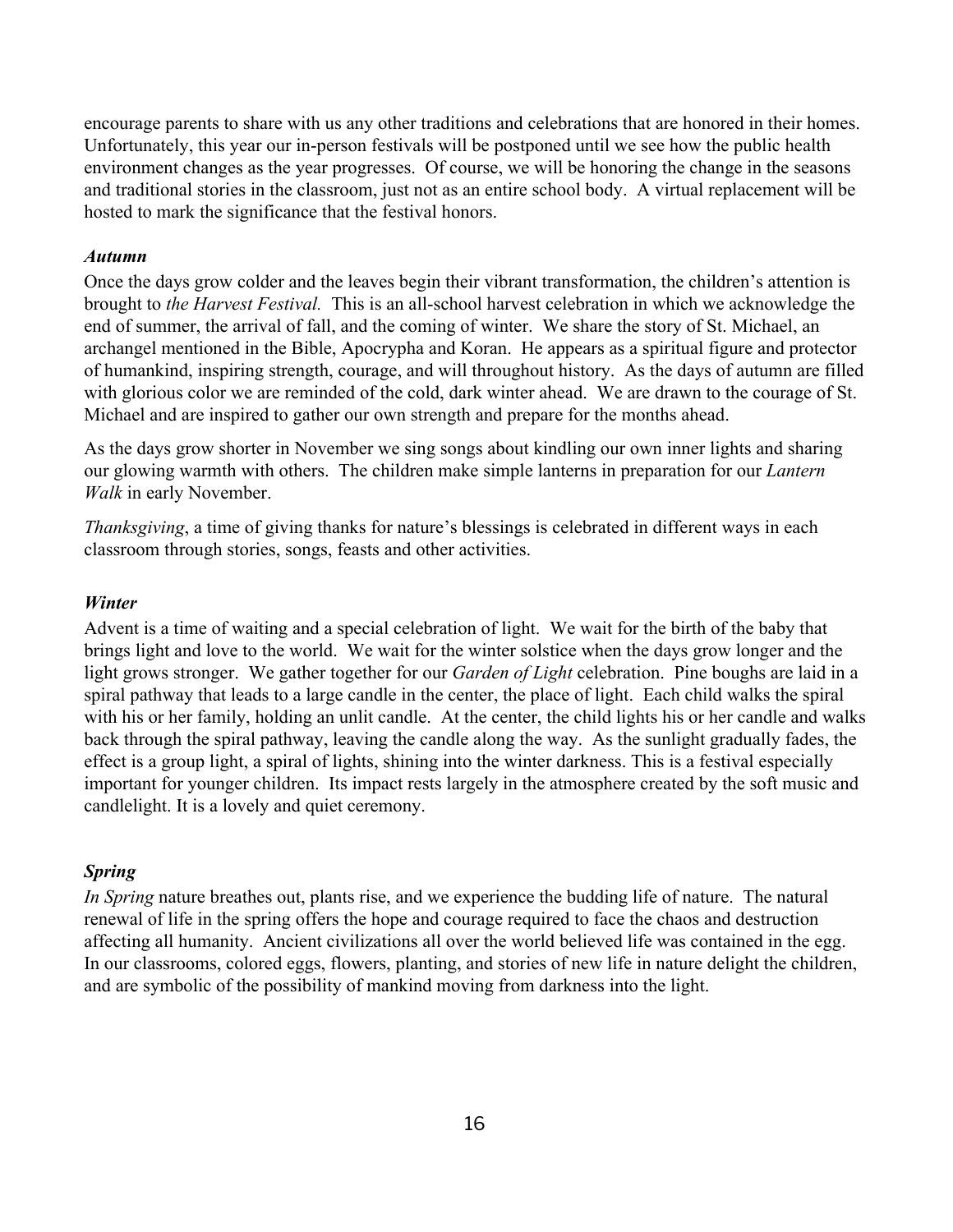## **Special Events**

## *Responsibility for Children at School Events*

Every school day, the children pass from the hands of their parents to those of the teacher and back again. This is how it should be, with the children constantly under the loving eyes of those who have responsibility for them. But what of those times when it is unclear who is carrying the responsibility, such as at a school event or festival? Accidents are more likely when adults are not fully conscious of the children's actions. *Parents are responsible for their children at all events, except when the faculty is with the children as a class.*

## *Fundraising Events*

Various fundraising events may be held throughout the year, such as: May Faire, pizza nights, raffles, flower bulb sales, etc. The specific fundraising events vary each year according to the needs of the school and the parent body. Families play a significant role in the fundraising needs of the school. Please do what you can to help.

## *Parent evenings*

We will be offering parent evenings about different topics throughout the school year. Invitations will be sent by email, you can also look for more information on our Facebook page. With the public health crisis, these evenings may be hosted virtually.

## *Birthdays*

Birthday celebrations are important moments for the birthday child. For the teacher, the birthday provides an opportunity to come to know the child more deeply, observing his or her special gifts, strengths and weaknesses. The teacher considers the child's growth in the past year. Parents will be contacted prior to the child's birthday celebration to collect a few pictures and stories highlighting each year of the child's life and prepare a special snack for the class.

## **Parents and Northern Lights School**

By enrolling your child at Northern Lights School you have joined a community dedicated to nurturing children and providing them with the healthiest and best education possible. Parent participation is invited and encouraged. The concepts of independence and self-government demand participation by the parent body for on-going operational and special tasks. Of course, parents provide most of the financial backing for the school, but shared time, skills and creative ideas are needed as well in the areas of fundraising, festivals and community events. Parent evenings, study groups, meetings with teachers, education events and workshops provide you with a rich source of information about the pedagogical and philosophical background of our school. Our school library and bookstore are full of valuable resources about child development and Waldorf education. Great pleasure can come from seeing how the curriculum is so wonderfully in tune with the physical and emotional development and needs of your child. We encourage you to read and attend as many of our educational events as possible.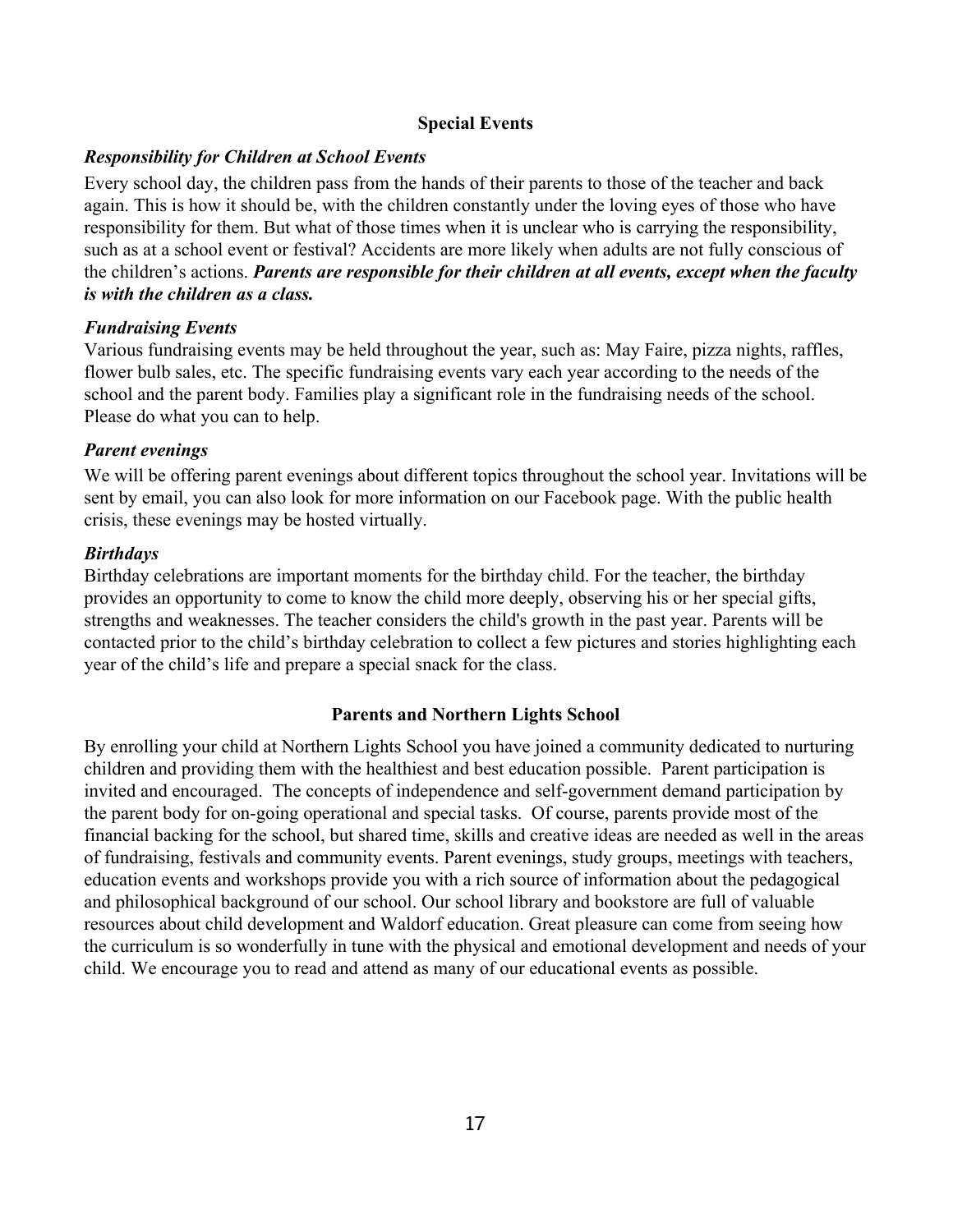#### **Supporting Our Curriculum at Home**

The first step in providing a supportive home life is becoming familiar with our curriculum so that you can actively support what is happening in school. This can be done by reading about Waldorf education, upon which our curriculum is based, and attending our educational opportunities and events.

 A rhythmic home life harmonizes with the school experience, strengthens the child and makes life easier for the whole family. Creating a rhythmic and calm ordering of the day can provide you and your child with a true sense of well-being, especially in today's hectic and fast paced world. Providing regular meal and bedtimes and having simple chores that are carried out each day are ways to begin establishing a family rhythm. Small gestures such as bringing candlelight and a verse to mealtime and bedtime can change these times from being chaotic and draining to being calm and healing. Simple rituals help to mark the milestones of the school day – a morning verse, transition songs when going from one activity to the next, and a poem to close the day. Are there special verses or songs you can incorporate into your daily home rhythms? Also the possibility for the child to play creatively, no matter what his/her age in the afternoon: outdoors, or indoors, with raw materials for creating, building and pretending. For the younger children, having things for school laid out by the door the night before is a big help and makes getting off to school more pleasant. Many children, initially tired or nervous at school, will settle down as soon as a routine of early bedtime/early rising is in place, thus avoiding all haste in the morning.

Waldorf-inspired education stresses the rhythm of the day, the week, the seasons of the year and the festivals that mark their change. Today, as parents and teachers, we walk nature's daily, weekly and yearly path with different levels of consciousness. It is our task to reawaken our interest in nature and create ever more meaningful celebrations for our time. In this uncertain and fast-paced technological age, the return to reoccurring celebrations can give our children a sense of security and teach them a love and respect for nature. As your family becomes acquainted with the many festivals of our school, you may want to incorporate more celebrations into your home-life. Your own family heritage and observations of nature can be your inspiration. You children will love decorating a room, baking treats, learning special songs or listening to seasonal stories with you.

#### **Children and the Media**

There are many noticeable physiological and developmental effects of television, radio, and feature length movies on young children: shortened attention span, reduced perseverance, less initiative, and flight away from the inner imagination. It can sap the child's creative energy, interfere with healthy social development and weaken academic performance. A child's imagination is the vehicle for learning and growth, and children need opportunities to develop this critical capacity. The television watcher is hindered in the ability to form and create his or her own images, for they are passively implanted. Television watching is a parental decision, and parents must decide what role it will play in their children's lives. The process of weaning your children from these influences takes courage and creativity on your part. Those parents who have done it find that their children learn to live richly in the drama of their imaginations and spend many hours absorbed in highly creative pastimes. Many parents in our school are very helpful in suggesting alternatives to television and would be happy to share their experiences with you.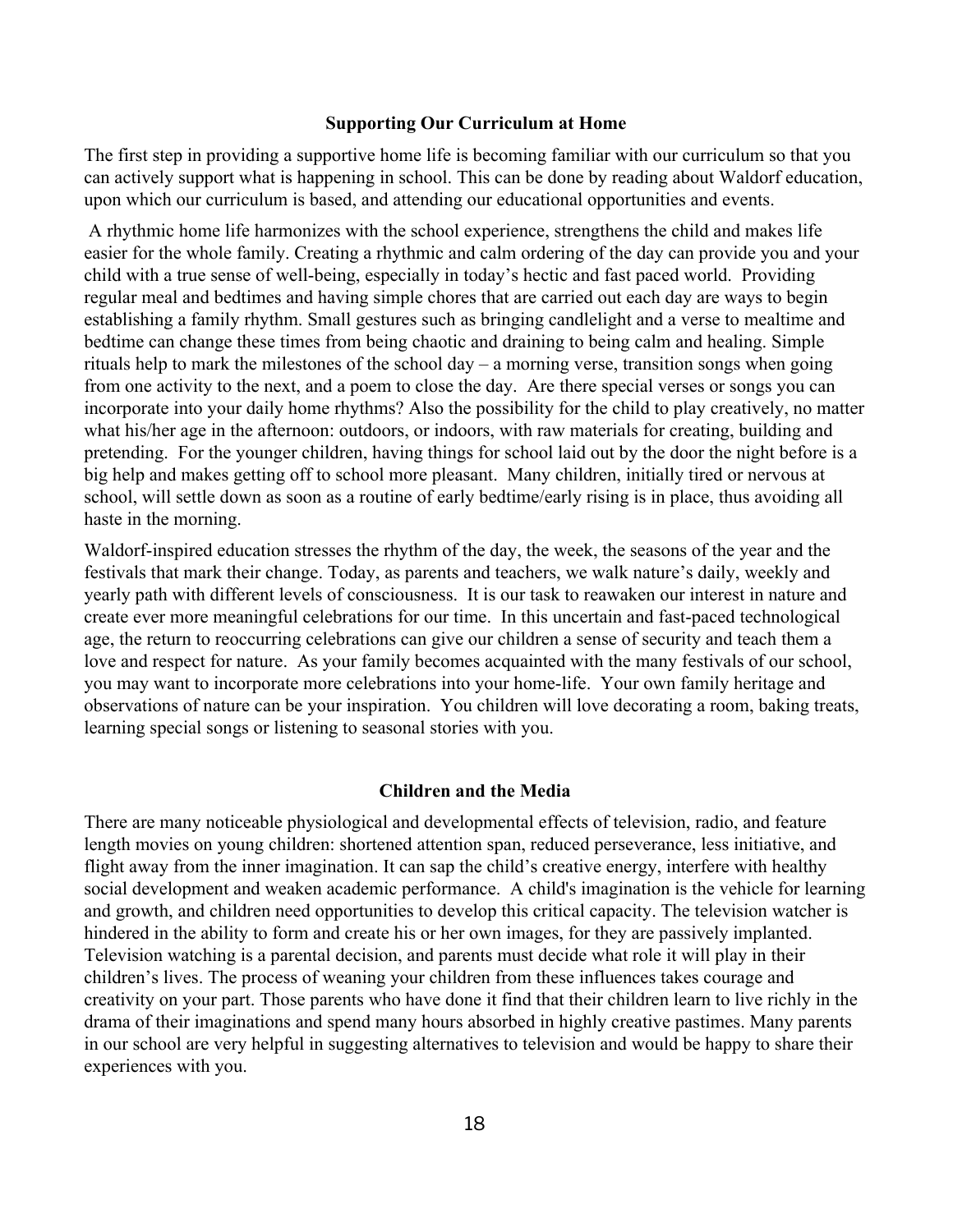----------------------------------------------------------------------------------------------

Parent Attestation

Please return this signed document acknowledging that you have read and understand the contents of this Parent Handbook.

I have read and agree to abide by the policies and procedures contained in the Parent Handbook.

 $\mathcal{L}_\text{max}$  , and the contract of the contract of the contract of the contract of the contract of the contract of the contract of the contract of the contract of the contract of the contract of the contract of the contr

Signature of Parent/Guardian

Date\_\_\_\_\_\_\_\_\_\_\_\_\_\_\_\_\_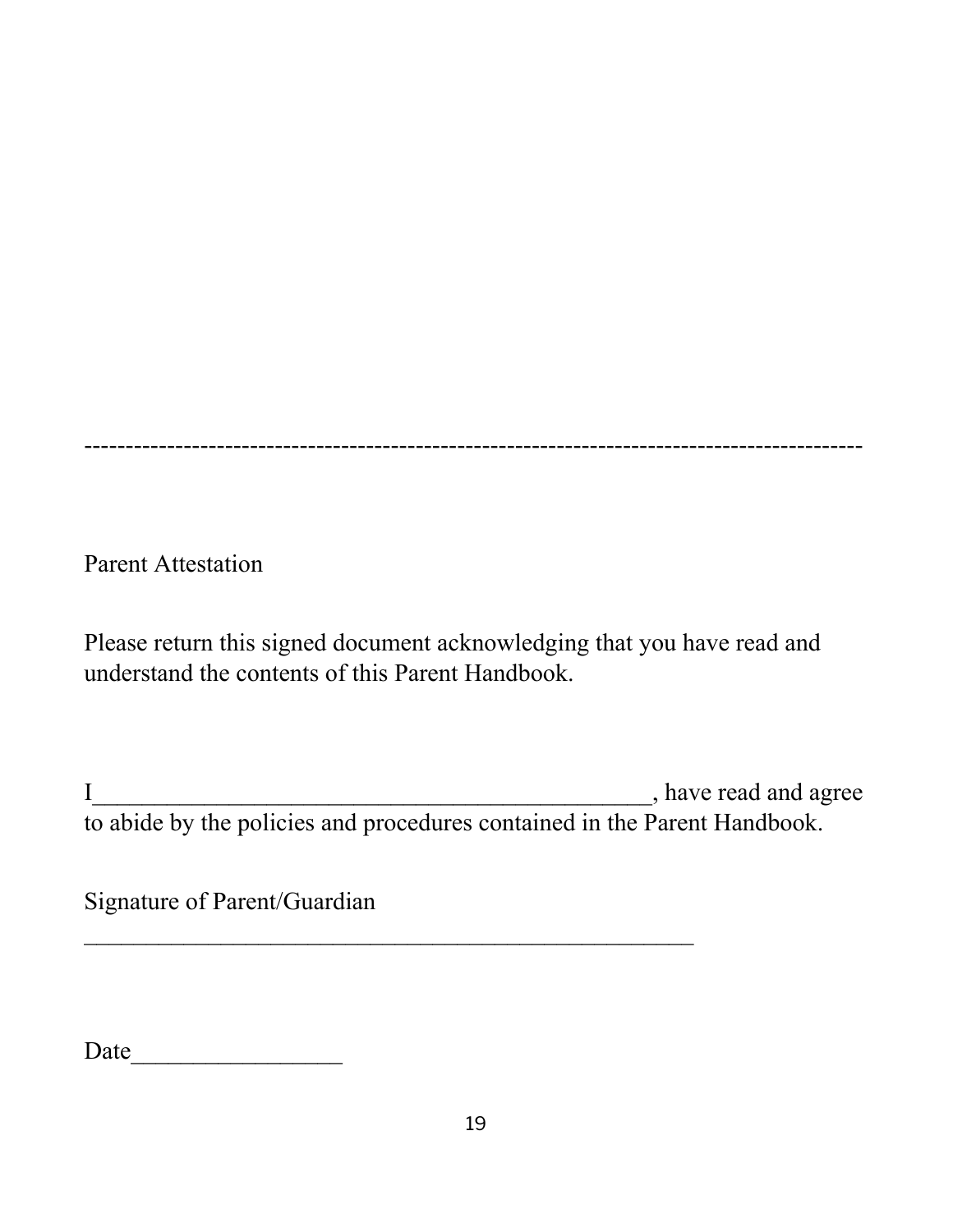

Infectious Disease/ COVID-19 Health Policy

Our priority is to ensure the health and safety of the children and staff every day that come to work and play at Northern Lights School. We will not be successful without your help! Our new guidelines are based on the DOH Interim Guidelines for Child Care Centers with consultation with our licensing agency NYS Office of Children and Family Services. These practices are subject to change as needed. We are asking each of our families to acknowledge and agree to the following procedures. This form must be returned before your child can return to our program.

|                           | DOB:                            |
|---------------------------|---------------------------------|
|                           | DOB:                            |
| Child's                   | DOB: _______________            |
|                           |                                 |
| Parent/ Guardian<br>above | Relationship to children listed |

If my child(ren) or any person within my household show any of the following symptoms, I agree to keep them home for **24** hours or until the child is fever free, without fever reducing medication.

- Fever over 100.0
- Excessive dry cough
- Shortness of breath
- Lethargic, overly tired, unusually calm or quiet
- Mild respiratory illness/ issues
- ●Unexplained rash